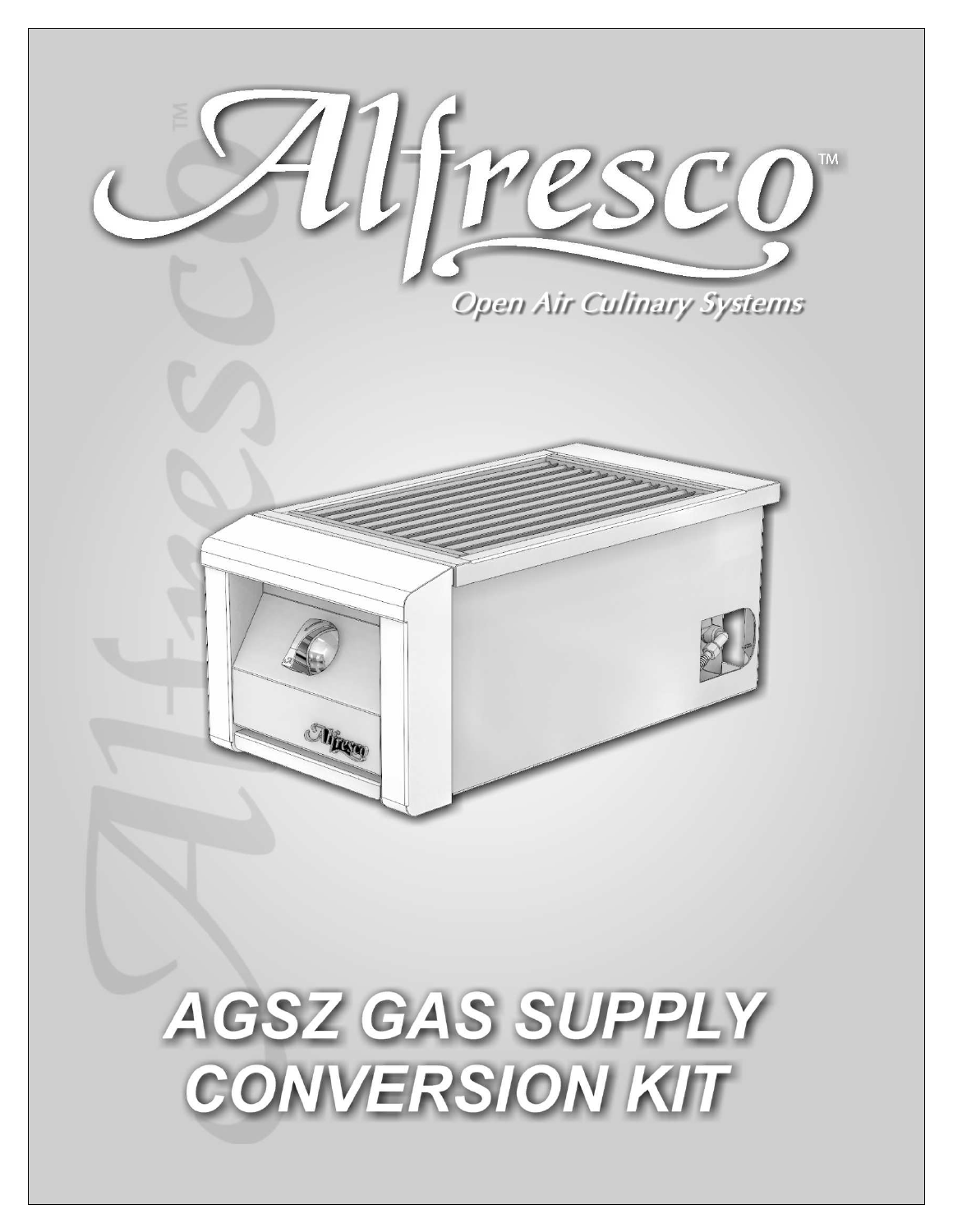|                                                                                                                                                                                                                                           | <b>TOOLS REQUIRED TO INSTALL THIS KIT:</b> | A                                      |       |                              |
|-------------------------------------------------------------------------------------------------------------------------------------------------------------------------------------------------------------------------------------------|--------------------------------------------|----------------------------------------|-------|------------------------------|
| <b>ITEM</b>                                                                                                                                                                                                                               | <b>DESCRIPTION:</b>                        |                                        |       |                              |
| A                                                                                                                                                                                                                                         | RATCHETING SOCKET WRENCH                   |                                        |       |                              |
| B                                                                                                                                                                                                                                         | SOCKET EXTENSION DRIVER - 3 in.            | B                                      |       |                              |
| $\mathbf c$                                                                                                                                                                                                                               | 1/2" SOCKET                                |                                        |       |                              |
| D                                                                                                                                                                                                                                         | 7/8" WRENCH - OPEN TYPE                    |                                        |       |                              |
|                                                                                                                                                                                                                                           |                                            | D                                      |       |                              |
| <b>REPLACEMENT PROCEDURE:</b>                                                                                                                                                                                                             |                                            |                                        |       | <b>COVER</b>                 |
| STEP 1:<br>Remove the burners' cover, cooking grill, SearZone™<br>Burner and the heat shield                                                                                                                                              |                                            |                                        |       | <b>GRILL</b>                 |
| STEP 2:<br>Looking directly over the firebox, locate and remove<br>the orifice inside the front firebox wall opening (just<br>below the igniter electrode). Use a 1/2" socket, driver<br>extension and ratchet wrench for this procedure. |                                            |                                        |       | SEARZONE™<br><b>BURNER</b>   |
| STEP 3:<br>Replace the orifice with one for the proper fuel to be<br>used. DO NOT OVER TIGHTEN!                                                                                                                                           |                                            |                                        |       | <b>HEAT</b><br><b>SHIELD</b> |
| STEP 4:<br>Reinstall the heat shield, SearZone™ Burner and<br>cooking grill.                                                                                                                                                              |                                            |                                        |       |                              |
| <b>IGNITER</b><br><b>ELECTRODE</b>                                                                                                                                                                                                        |                                            |                                        |       |                              |
| <b>ORIFICE</b>                                                                                                                                                                                                                            | <b>WRENCH</b>                              |                                        | ORAND |                              |
|                                                                                                                                                                                                                                           |                                            | 1/2"<br><b>SOCKET</b><br><b>DRIVER</b> |       |                              |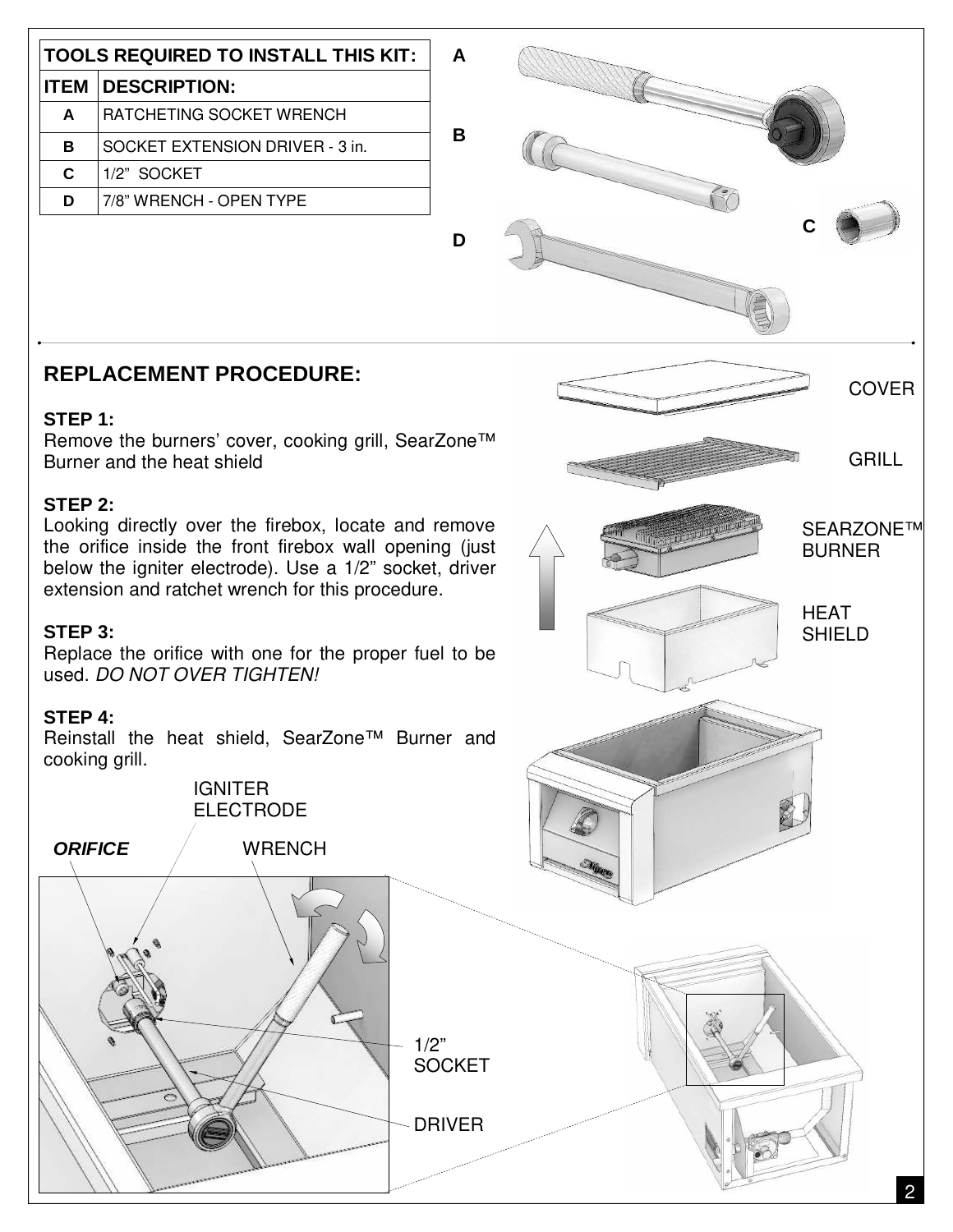## **GAS PRESSURE REGULATOR CONVESION:**

## **STEP 5:**

The AGSZ Side Burner is equipped with a Maxitrol™ pressure regulator that is suitable for LP or NG fuel regulation. To convert the regulator to proper fuel, remove the brass cap located in it's center with a 7/8" wrench..

**CAUTION:** There are several components in this regulator assembly. Be careful with the gas sealing washer, the plunger and plunger's spring located inside the regulator.



GASKET **PLUNGER** 

## **STEP 6:**

not.

Locate the black plastic plunger inside the brass cap. The plunger provides the right pressure setting at the regulator outlet by changing the spring pressure.

Pull (pop-out) the plunger out of the brass cap, reverse it's direction and re-insert into the cap with the proper fuel desired pointing TOWARDS the regulator spring and body.

Reattach the brass cap into the regulator body and tighten securely with the gasket.

## **STEP 7:**

If the unit is being converted from NG to LP, the LP kit will include a 1/2" NPT X 3/8" ODF reducer (hose adapter) that needs to be installed on the gas inlet elbow attached to the regulator. Install with reducer with a gas approved plumbing seal Teflon® paste or gas approved yellow Teflon® tape.

**NOTE:** The conversion is now complete. Pressurize the gas line with the correct fuel for the application and check for leaks before lighting up the side burner.

| <b>GAS CONVERSION KIT NUMBER</b> |                                                  |  |  |  |
|----------------------------------|--------------------------------------------------|--|--|--|
| <b>MODEL:</b>                    | $LP \triangleright$ NG or NG $\triangleright$ LP |  |  |  |
| <b>AGSZ</b>                      | 190-0055                                         |  |  |  |